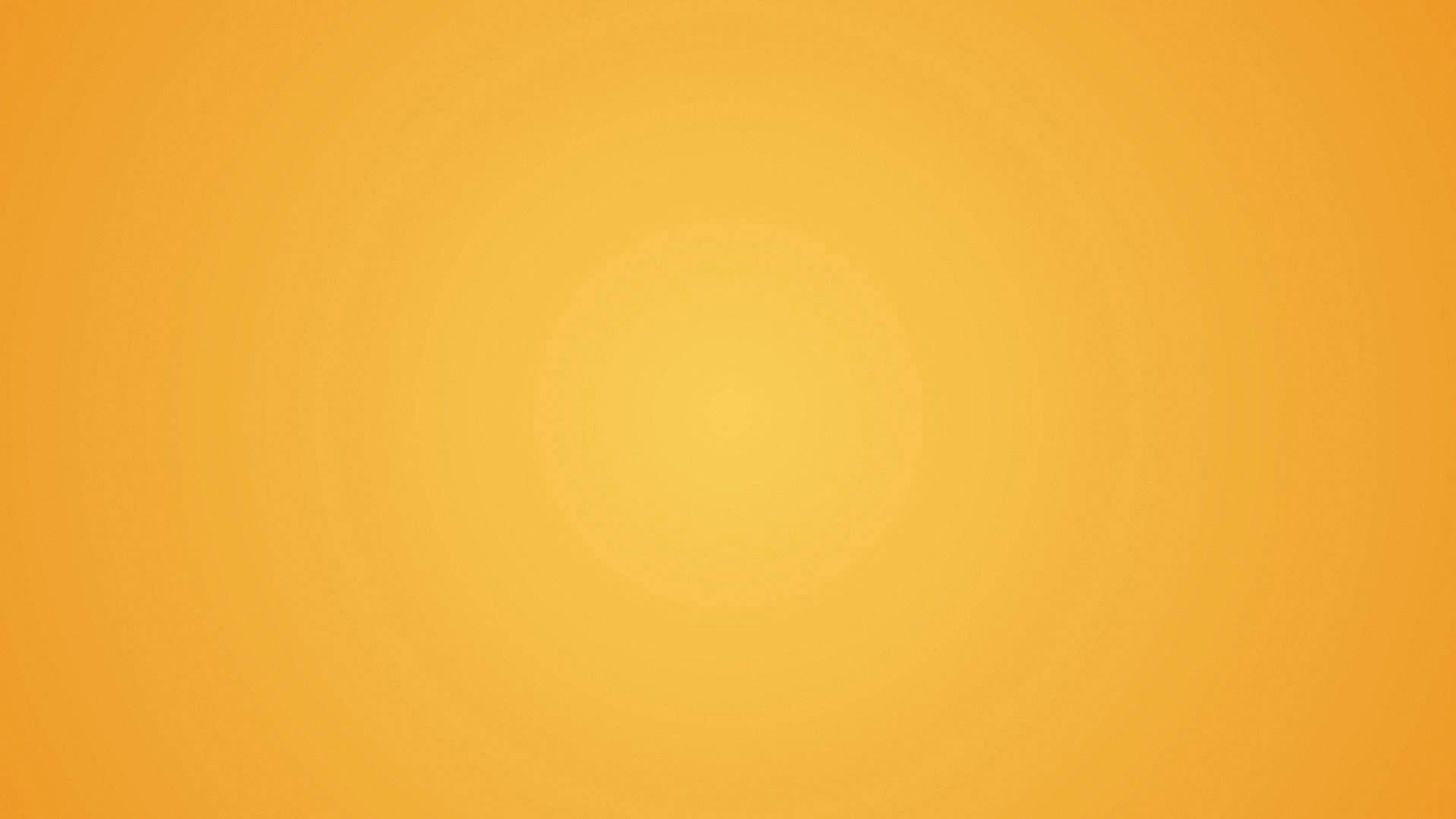# A Revenue Led Strategy for Electric Utilities**… Executive Summary**

**1**

Understand your Metering / Customer Estate in terms of revenue as well as cost in a Customer Revenue **Strategy while starting Site Surveys** 

Deploy only those services that impact positively on your revenue, Stop those services that are wasting money with no return by a Customer **Policy Strategy 2**

Page 3 Mar 2016 **University of Contract Contract Contract Contract Contract Contract Contract Contract Contract Contract Contract Contract Contract Contract Contract Contract Contract Contract Contract Contract Contract Co** 

Deploy Revenue Protection Services and Shared Services Agreements with your Key Stakeholders to positively impact the City / Municipality Revenue

**3**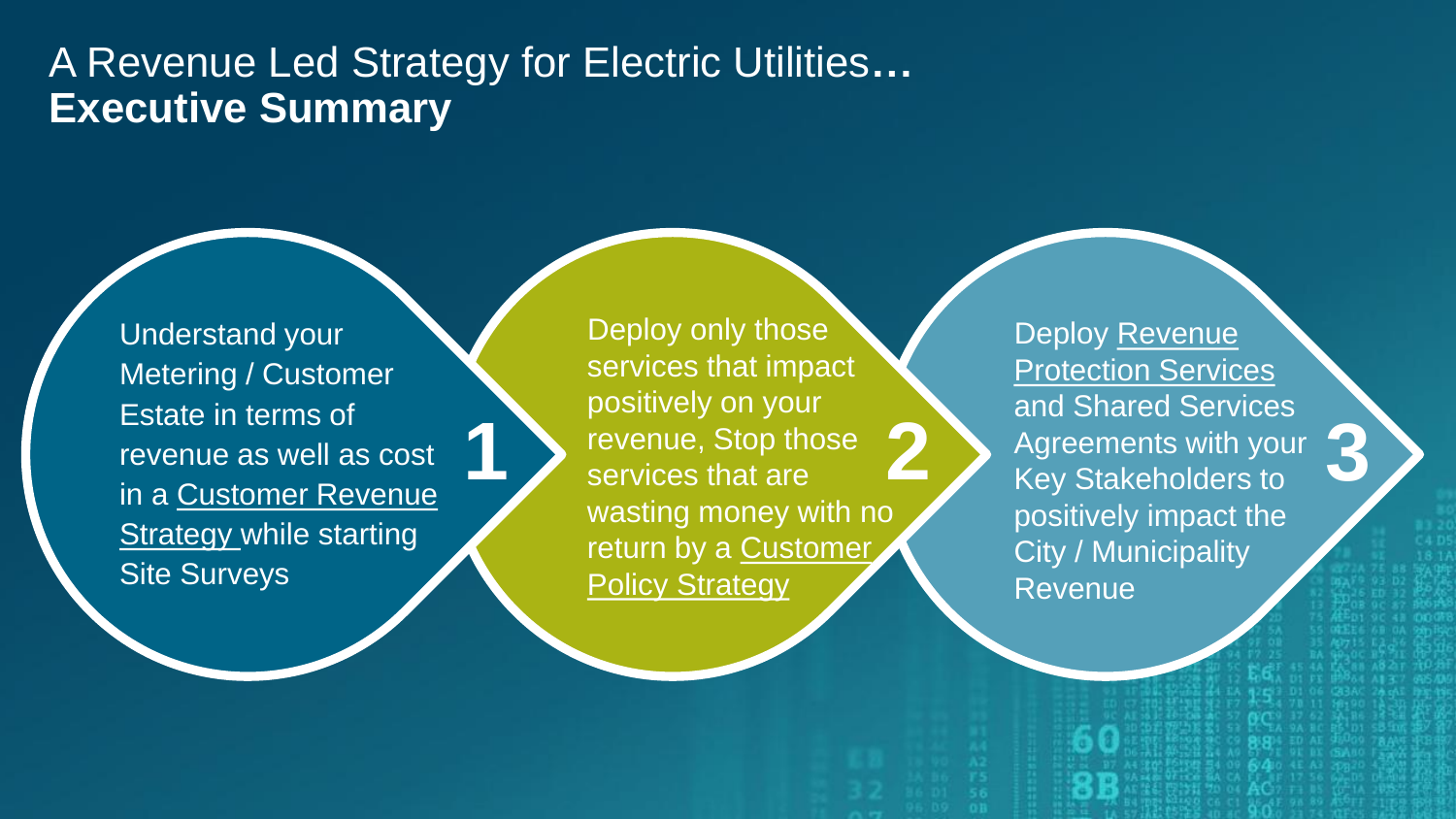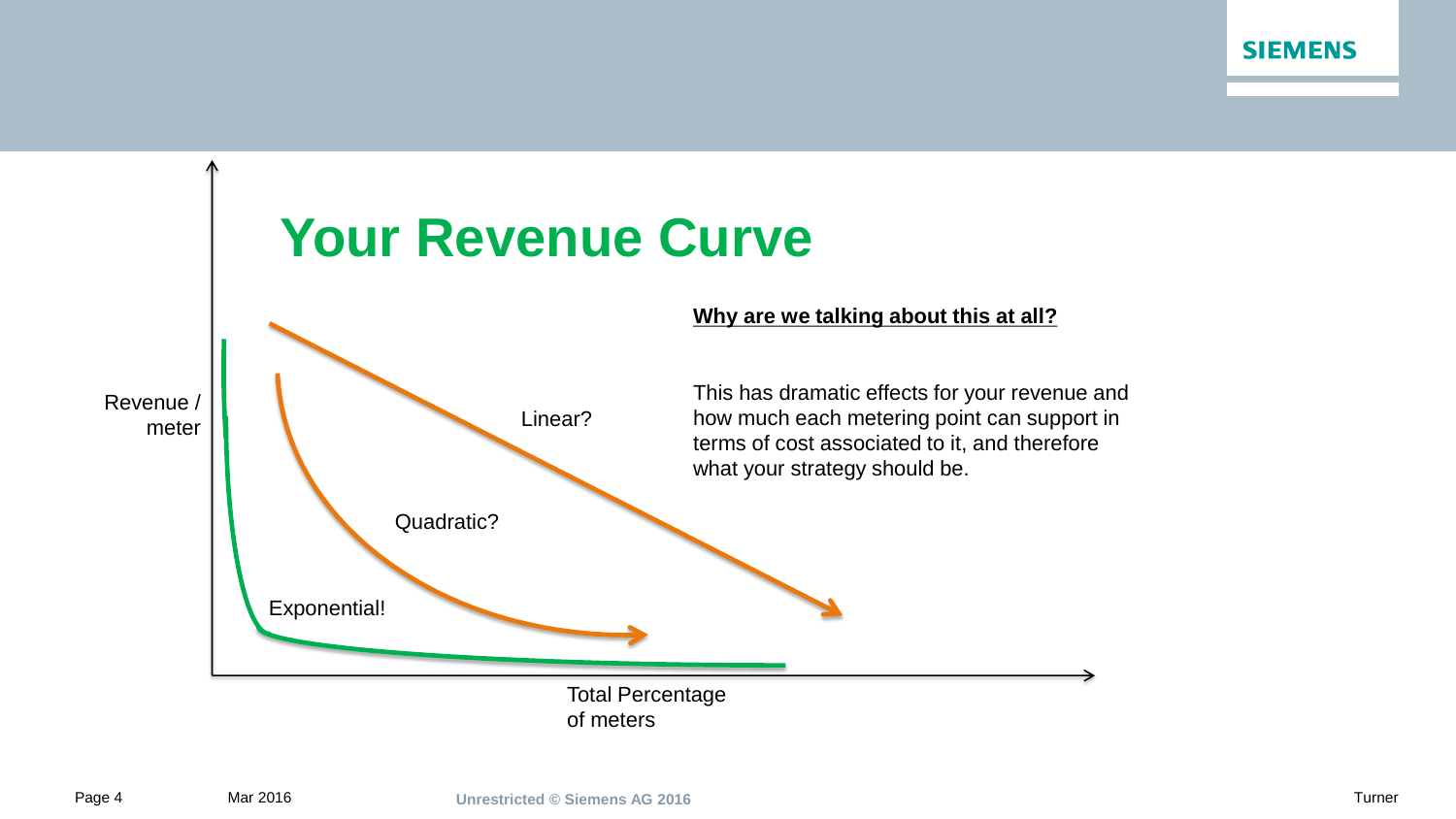

# **Revenue Curve – Very Large Power Users**

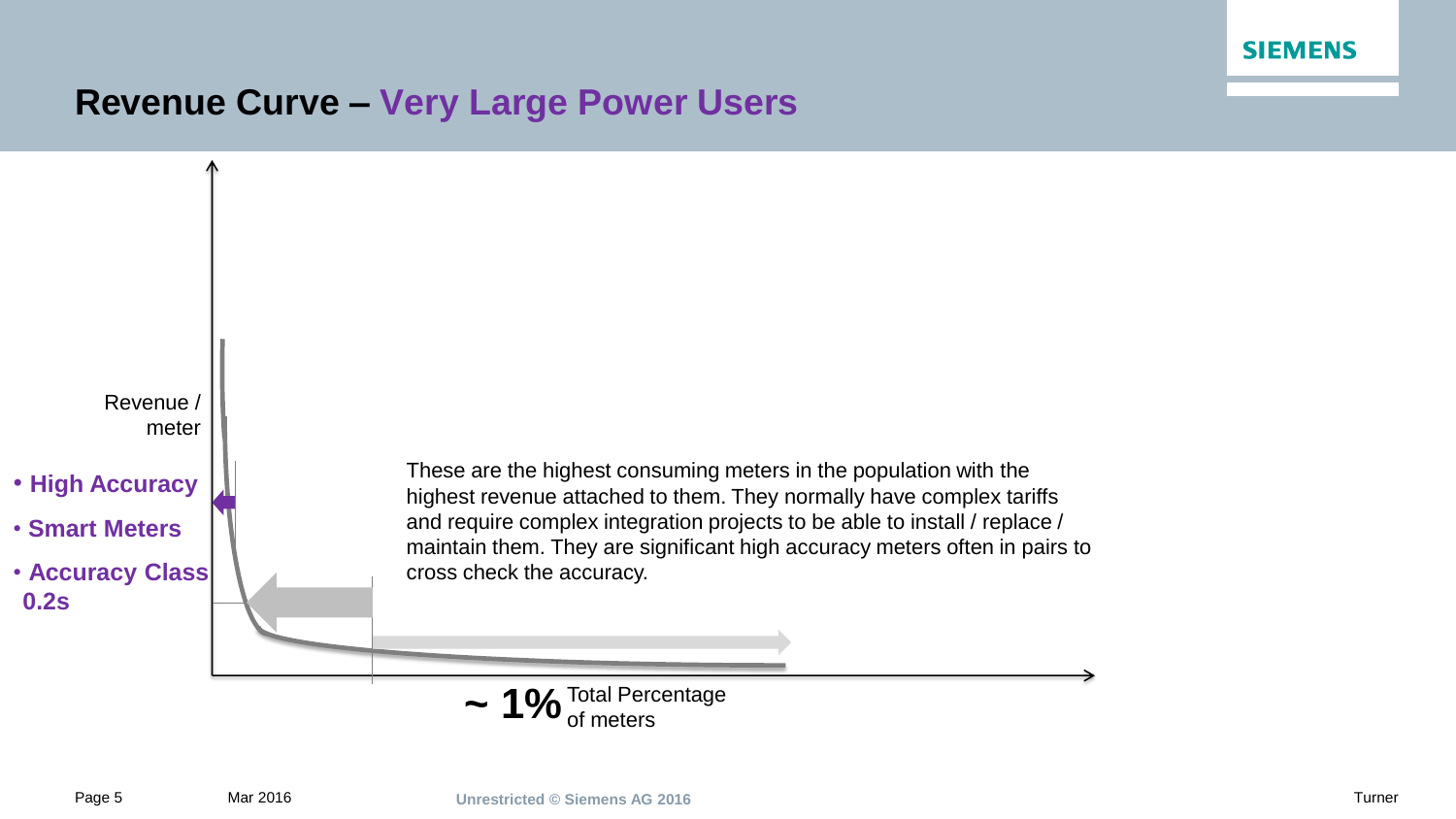

# **Revenue Curve – Very Large Power Users**

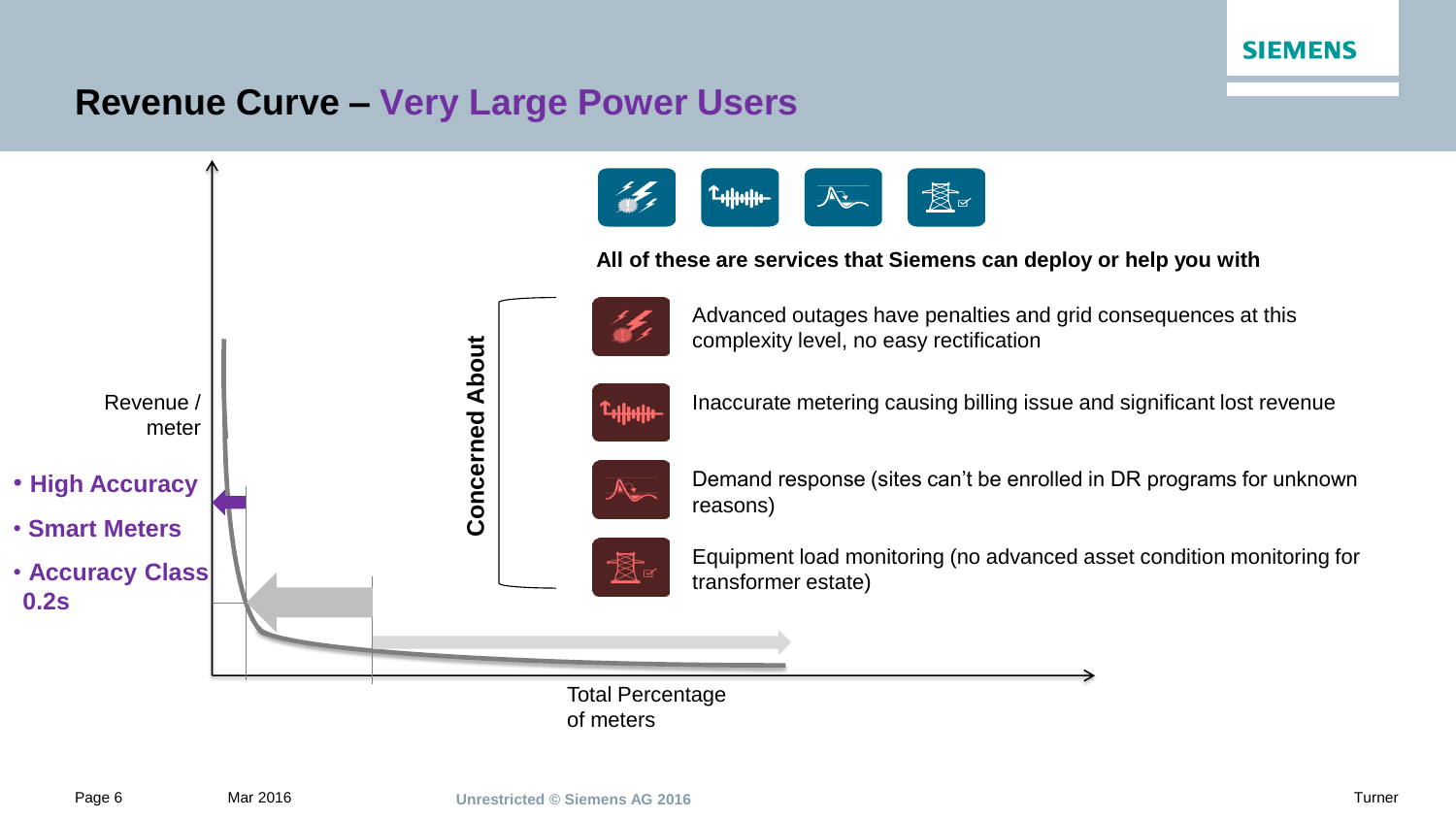# **Revenue Curve – Very Large Power Users**

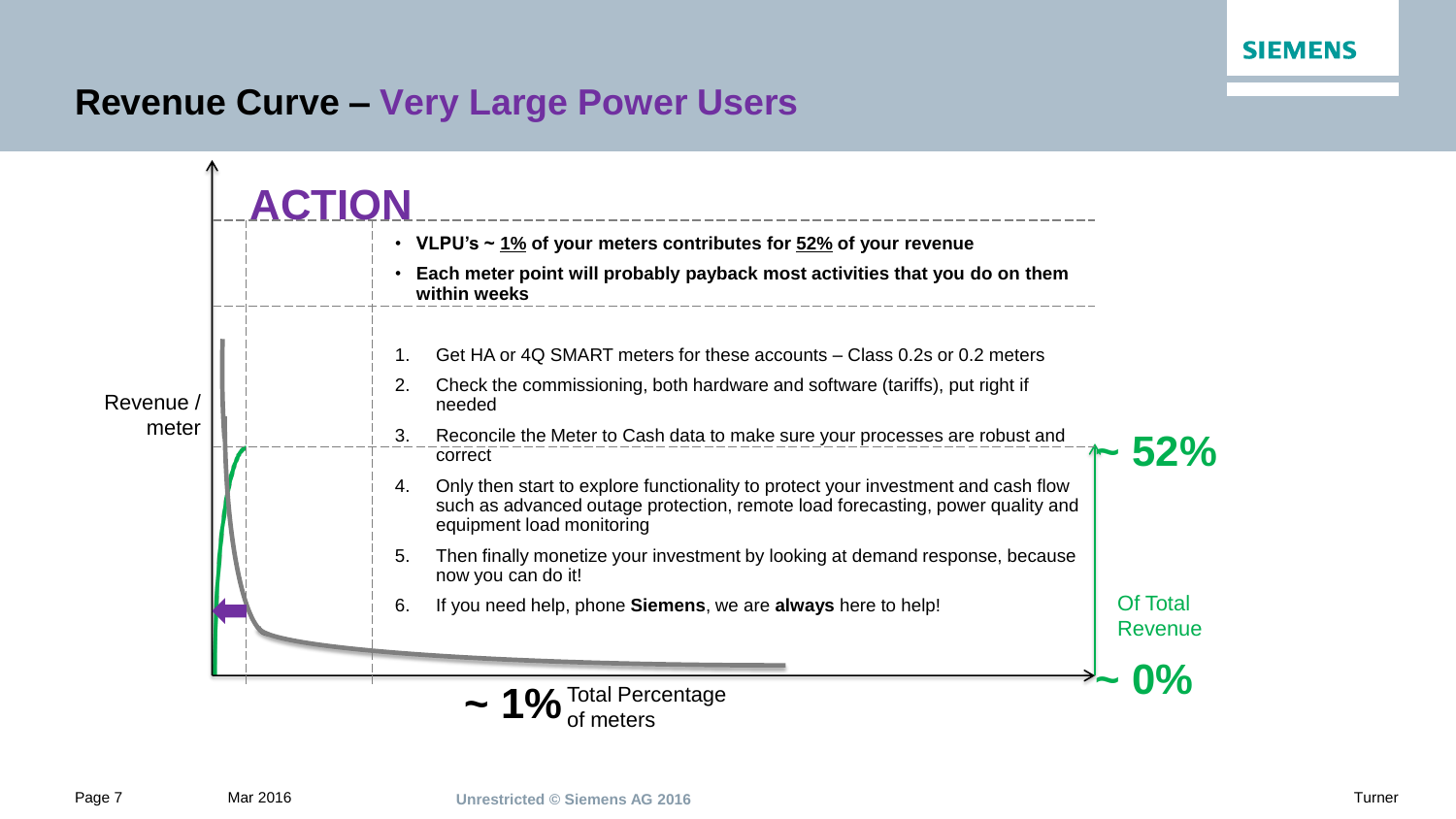# **Revenue Curve – Large Power Users**

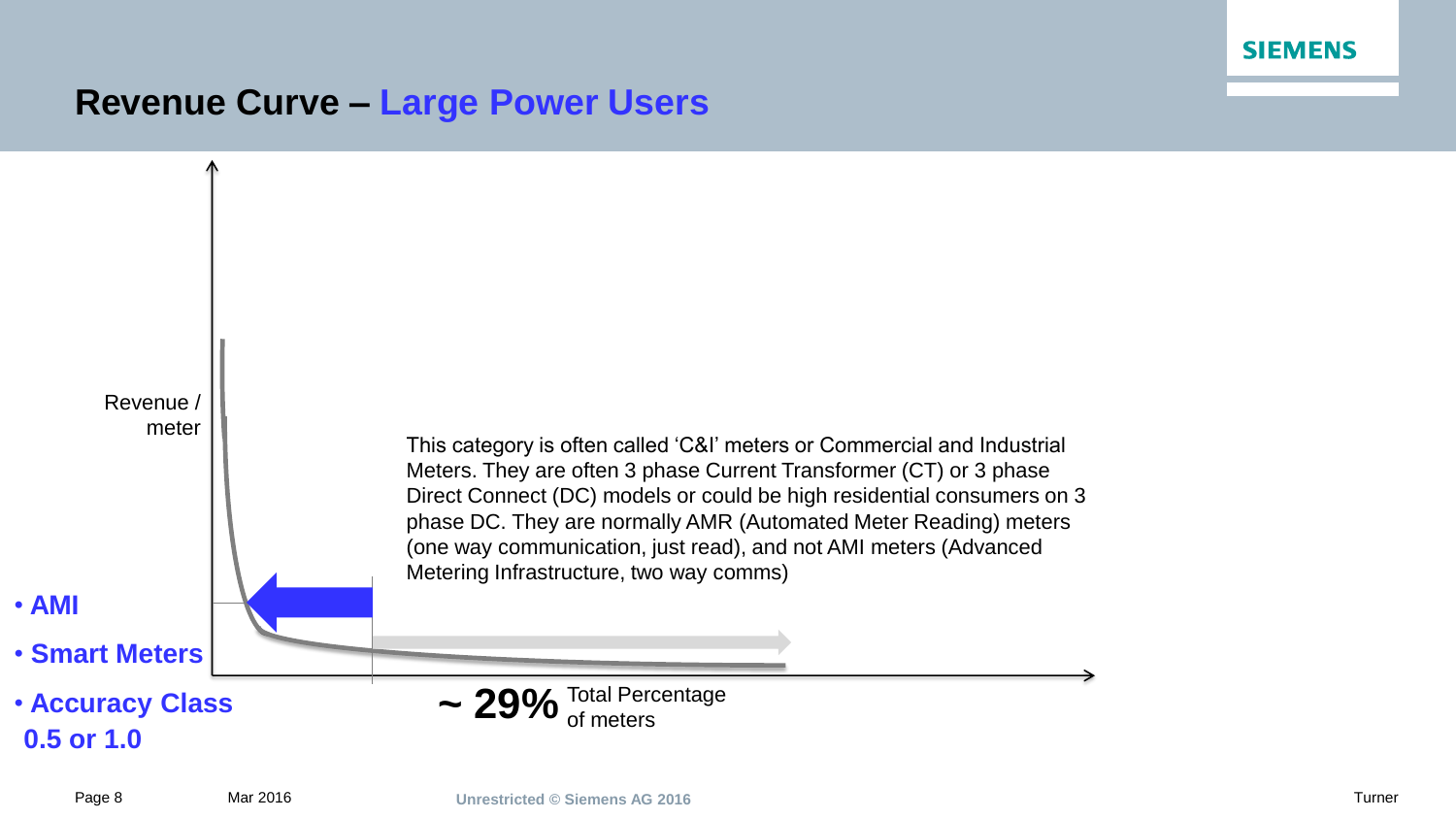# **Revenue Curve – Large Power Users**

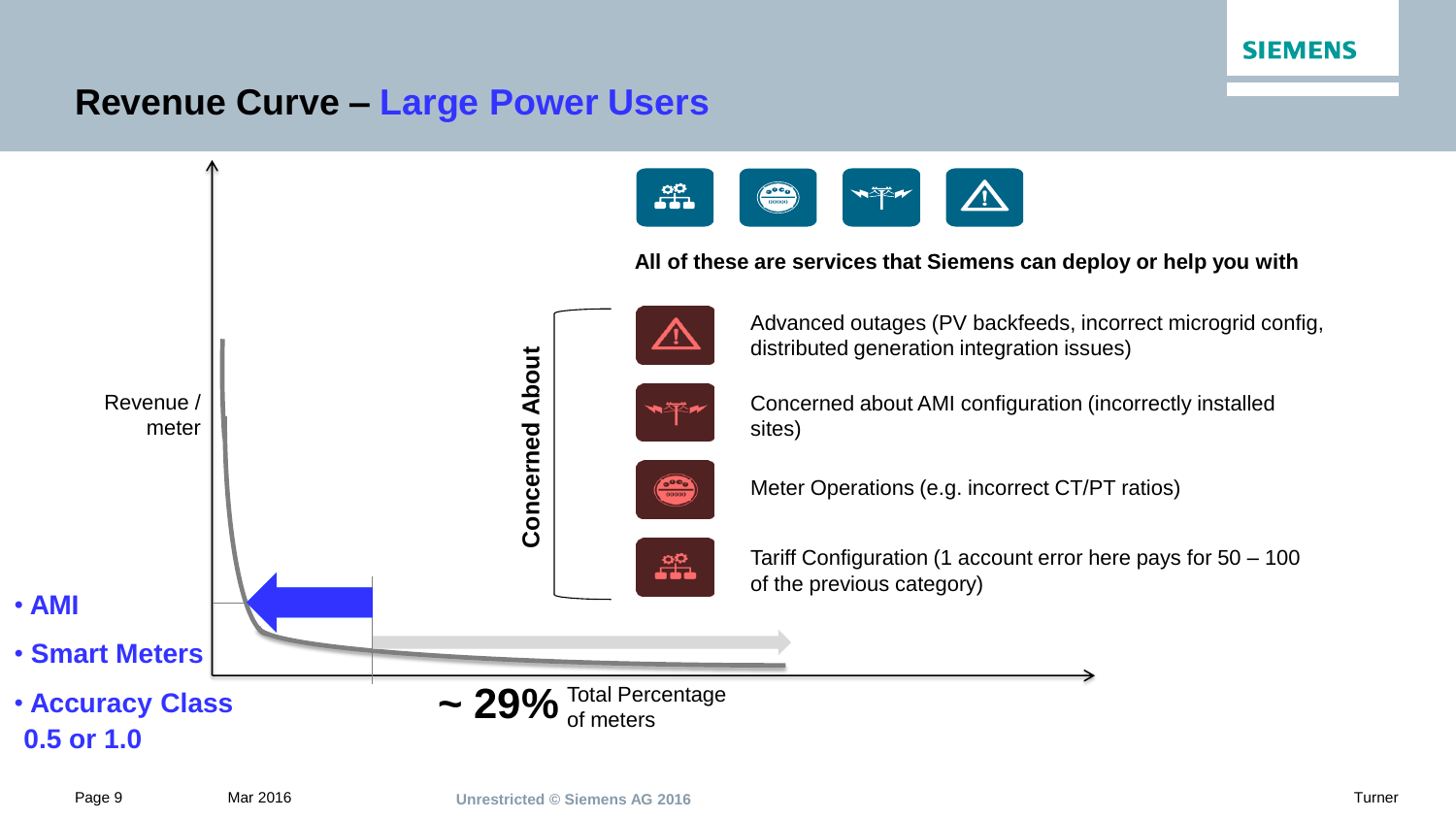# **Revenue Curve – Large Power Users**

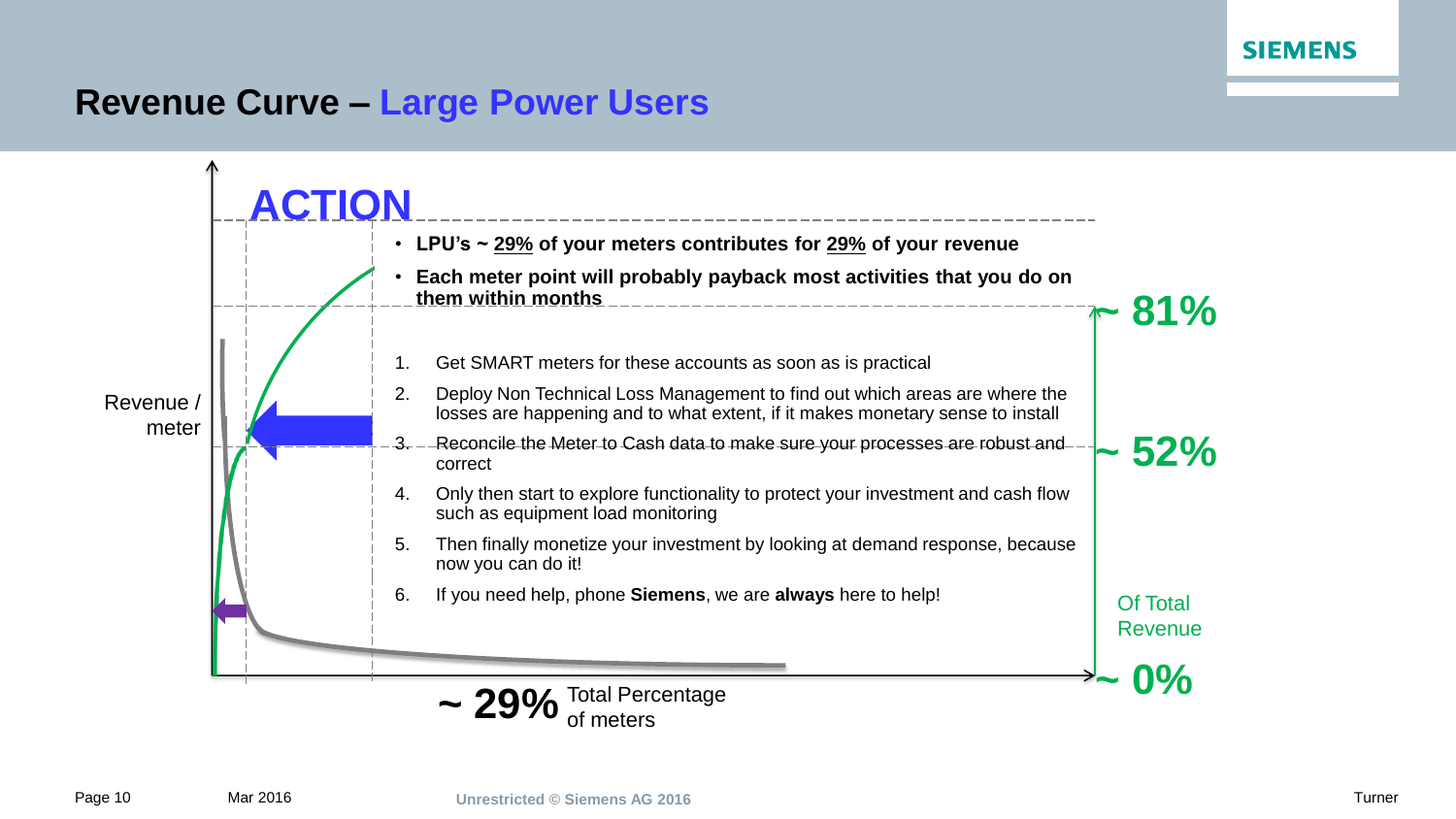# **Revenue Curve – Small Power Users**

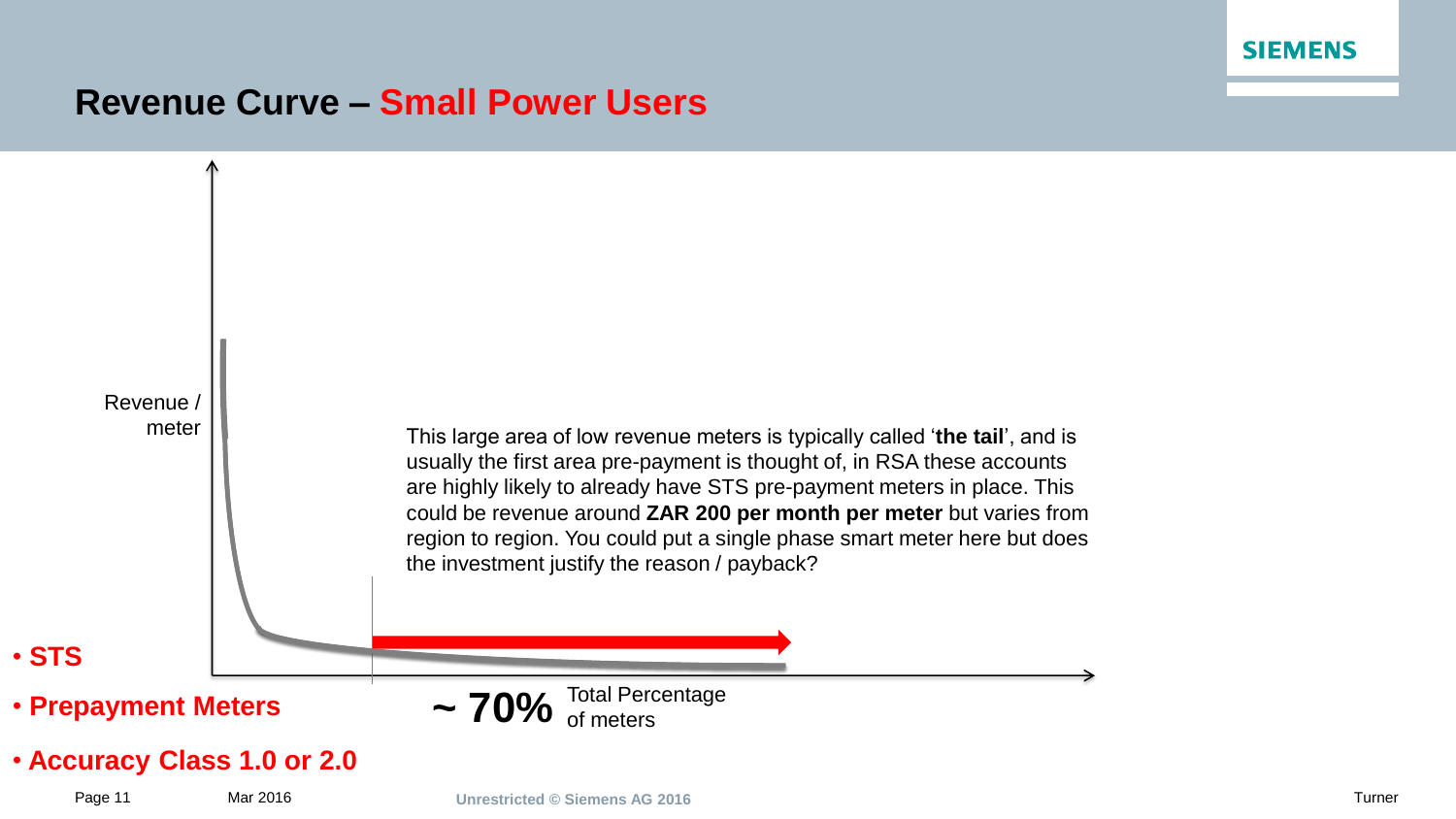# **Revenue Curve – Small Power Users**

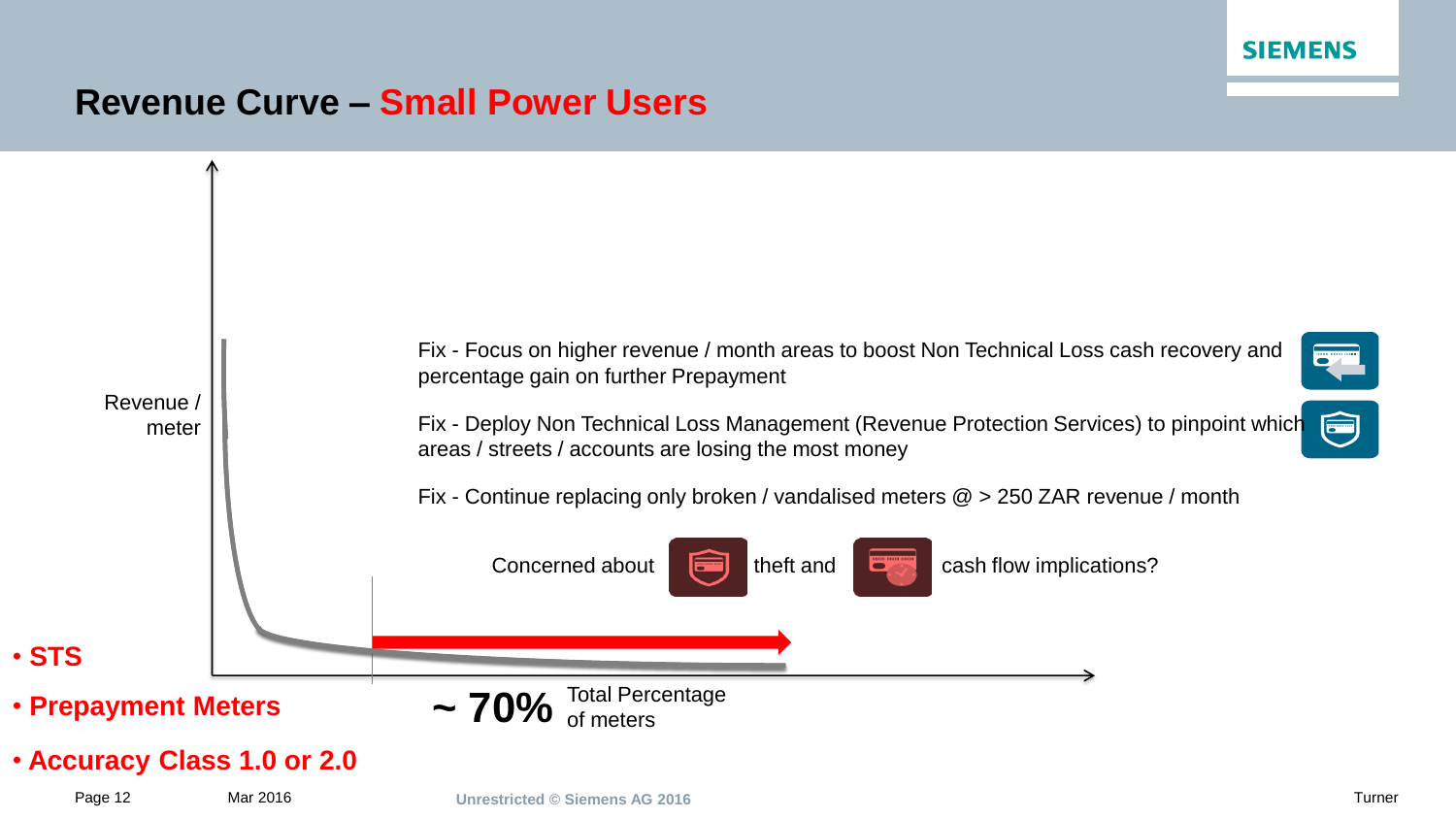# **Revenue Curve – Small Power Users**